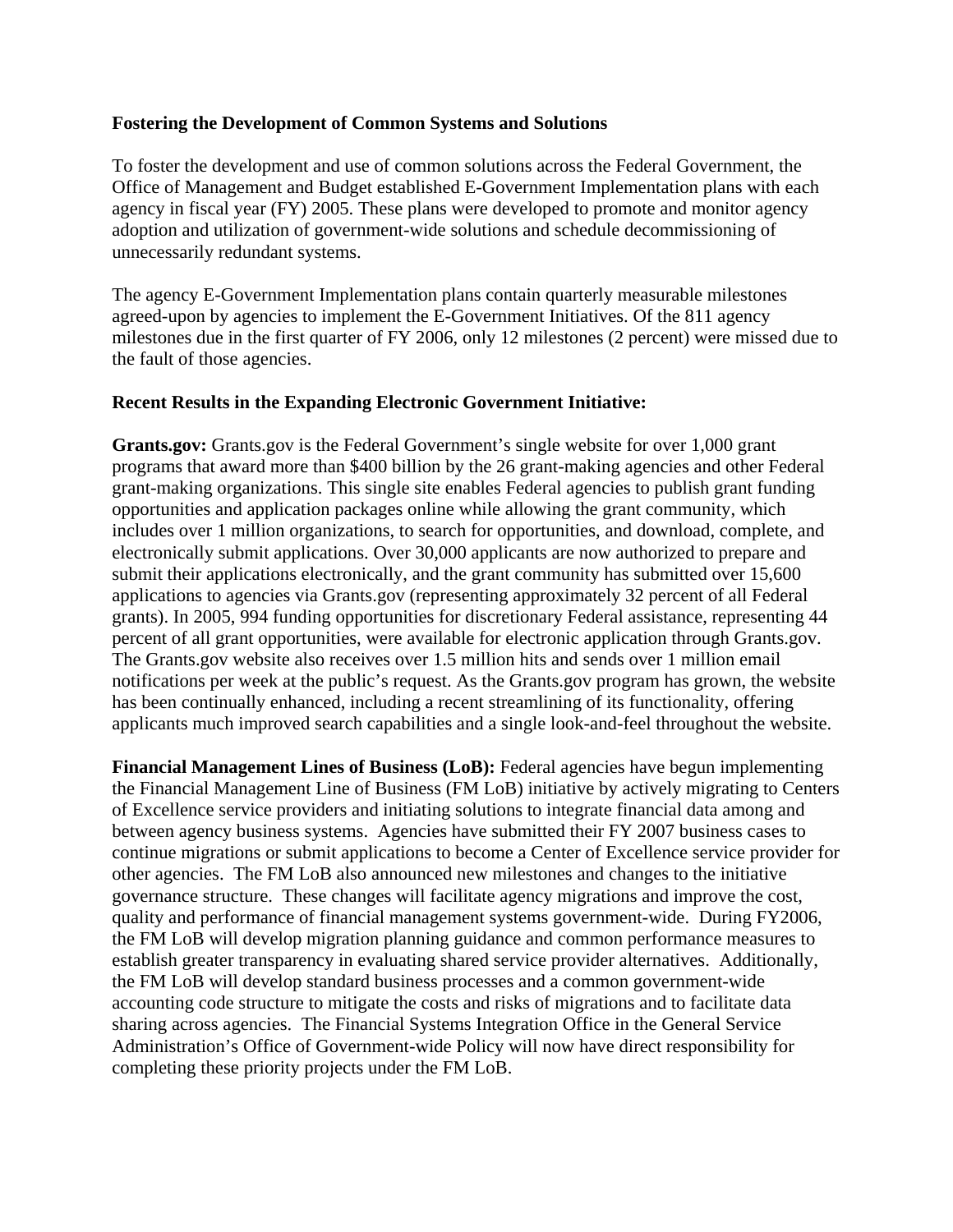**Integrated Acquisition Environment:** The Integrated Acquisition Environment (IAE) initiative launched the new electronic Subcontractor Reporting System (eSRS) ([http://www.acq.osd.mil/scst/esrs.htm\)](http://www.acq.osd.mil/scst/esrs.htm)in October, 2005. eSRS promises to create higher

visibility and introduce greater transparency into the process of gathering information on Federal subcontracting accomplishments. This Internet-based tool will streamline the process of reporting on subcontracting plans and provide agencies with access to analytical data on subcontracting performance. Specifically, the eSRS eliminates the need for paper submissions and processing of the SF 294's -- Individual Subcontracting Reports, and SF 295's -- Summary Subcontracting Reports, and replaces the paper process with an easy-to-use electronic process to collect the data. IAE has seen increased usage of its major acquisition systems over the past year. For example, as of January 2006, over 400,000 vendors have registered on the Central Contractor Registration (CCR) ([http://www.ccr.gov/\)](http://www.ccr.gov/).

**Information Systems Security Line of Business (LoB):** In 2005, the Information Systems Security Line of Business (ISS LoB) Task Force, co-managed by the Department of Homeland Security and the National Security Agency, identified information security services to be shared across government. The task force was comprised of representatives from all 24 CFO Act agencies, the Small Agency Council, the Inspectors General community, and the National Institute of Standards and Technology. This multi-agency group defined common solutions in four areas: 1) security training, 2) FISMA reporting, 3) situational awareness & incident response, and 4) evaluating and selecting security products and services. Moving forward, Federal agencies will submit proposals to become shared service providers for several of these solutions. Agencies not designated as service providers will be expected to acquire information security services from the service providers.

**Federal Enterprise Architecture (FEA):** In December 2005, OMB released the Enterprise Architecture (EA) Framework Version 2.0. This framework will be used to focus agency attention on completing and using EA to realize tangible results toward achieving their agency mission. The EA Assessment Framework 2.0 will be used to assess an agency's EA practice in three dimensions: Completion, Use and Results. OMB also released Version 2.0 of the FEA Data Reference Model (DRM). This version will better support information sharing and reuse, as well as provide a standard approach to describe, categorize, and share government data. The DRM will provide Lines of Business (LoB) and other communities of practice with an improved framework and methodology for data harmonization, standardization, and integration across government. OMB continues to provide guidance to agencies on their transition towards implementing Internet Protocol Version 6 (IPv6).

**IT Privacy and Security:** Quarterly security performance updates have demonstrated government-wide progress toward achieving the IT security goals of the President's Management Agenda (PMA) E-Gov Scorecard and implementing the privacy provisions of the E-Gov Act. Currently, 85 percent of agency systems have identified and validated the effectiveness of security controls - a process called certification and accreditation. Furthermore, agency Inspectors General report agency processes to identify, manage, and remediate security weaknesses are becoming more effective. These improvements, as well as the continued monitoring of agency activities through the PMA Scorecard, are continuing to improve the security and privacy of the Federal Government's information and systems.